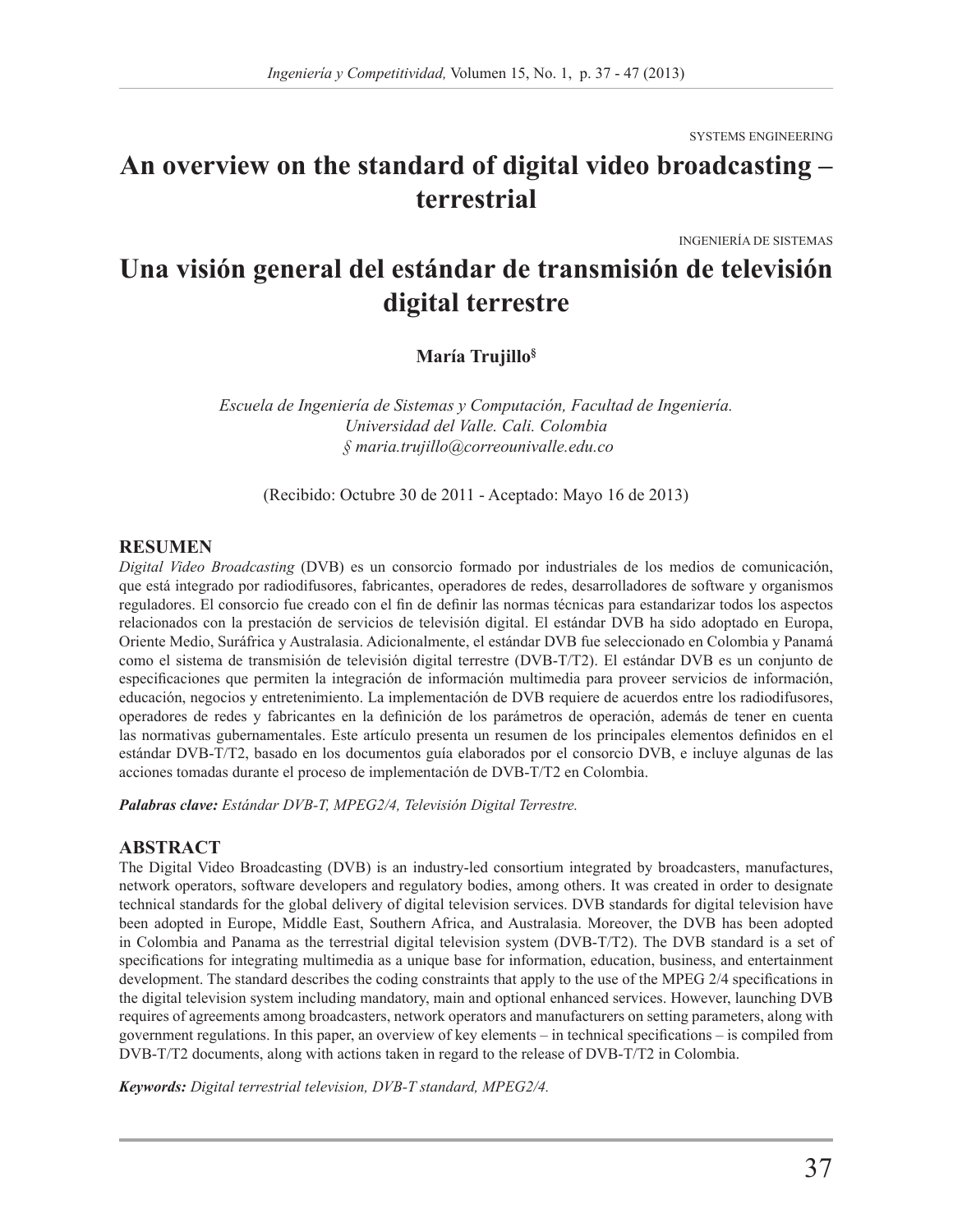# **1. Introduction**

Initially, the Digital Television (DTV) market was a vertical one. The broadcasters rented the set-top boxes to the consumer as part of the subscription agreement. In this market, broadcasters controlled specifications for the receivers. The content delivery chain of digital TV signal, in a vertical market, broadcasters choose the middleware for running applications on the receiver. Different broadcasters can choose different middleware systems. Thus, content providers may have to re-author their applications if they want to sell content to different broadcasters. However, an open standard allows the consumer to buy a receiver from an electronic store and expect it to work with any broadcaster, like the current analogue broadcasting. Moreover, the content developers sell their content without having to reauthor it, and receiver manufacturers have a wider choice of middleware suppliers.

An open standard defines the transmission rules. At the time of this writing, there are four main open standard systems for digital terrestrial television (DTT) broadcasting. In Japan, the Terrestrial Integrated Services Digital Broadcasting (ISDB-T) system is standardised by the Association of Radio Industries and Businesses (ARIB). This system is the base of the *Sistema Brasileiro de Televisão Digital Terrestre* (SBTVD-T). In China, the Digital Multimedia Broadcasting (DMB) is used as digital television standard. The Advanced Television System Committee (*ATSC*) has standardised the system for terrestrial broadcasting in the USA, Mexico and Canada. In Europe, the Joint Technical Committee (JTC) Broadcast has standardised the Digital Video Broadcasting Terrestrial (DVB-T/ T2) for terrestrial broadcasting. Open standards are widely used for technologies that provide an efficient, cost-effective, higher quality, and interoperable digital broadcasting.

Initially, DVB concentrated on the development of technical specifications relevant for traditional broadcasting. The DVB Blue Books are

specifications developed by the DVB Technical Module and approved by the Steering Board. These specifications turn into international standards after they are passed to the Joint Technical Committee (JTC) Broadcast formed by the European Broadcasting Union (EBU), the European Telecommunications Standards Institute (ETSI) and the *Comité Européen de Normalisation Electrotechnique* (CENELEC). In parallel, DVB delivers documents providing implementation guidelines accompanying the specifications. In particular, DVB-T is a technical standard that specifies the framing structure, channel coding and modulation for digital terrestrial television (DTTV) broadcasting, available at http://www. dvb.org/.

It allows network planning to deliver a wide range of services, from High-definition television (HDTV) to multichannel standard-definition television (SDTV), fixed, portable, mobile, and even handheld reception. DVB standards provide transmission technical specifications, and MPEG standards define video and audio coding technical specifications (ETSI-EN-300-744 2009).

The use of the DVB-T has advantages on analogue transmission, such as high degree of utilization of spectrum; immunity to interference and noise; use of MFN and SFN; MPEG-2 capabilities; different levels of image quality (LDTV, SDTV, EDTV, HDTV); possibility of fixed, portable and mobile reception; flexible bands: III, IV and V; and flexibility of configurations. In addition to DVB-T, supporting standards are required for covering areas, such as: service information (DVB-SI), subtitling (DVB-SUB) and interfacing (e.g. DVB-ASI), among others.

DVB-T deals with the transmission of compressed digital audio, video and other data in an MPEG transport stream (ETSI-TS-101-154 2009), using Coded Orthogonal Frequency Division Multiplexing (COFDM) modulation. In the OFDM, digital data stream is split into a large number of slower digital streams, each of which digitally modulates a set of closely spaced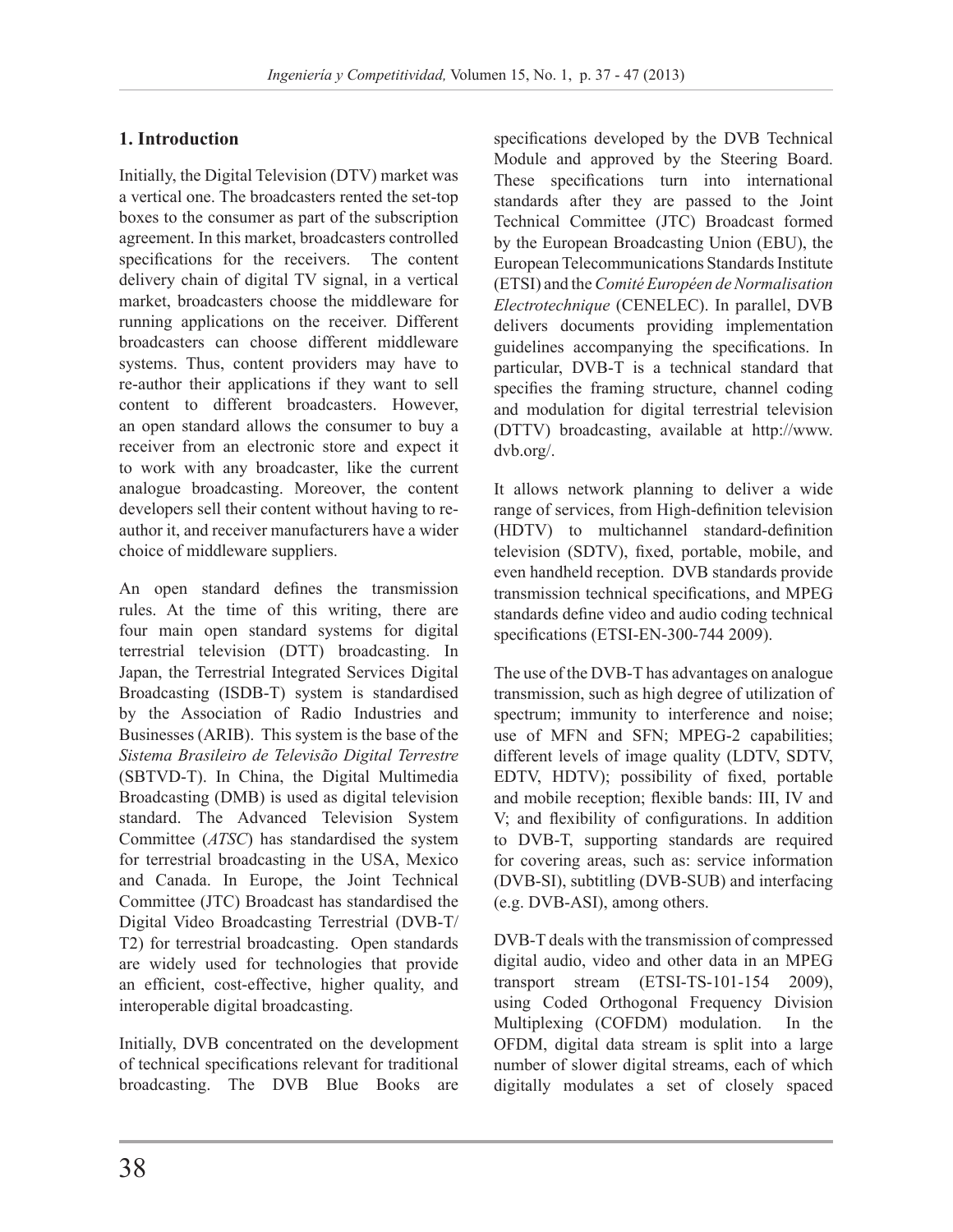adjacent carrier frequencies. Also, flexibility of configurations is achieved by the DVB-T system parameters. A second generation, DVB-T2 increases the capacity of DTT of at least 30%, in comparison with the DBV-T (DigiTAG 2009). Also, it provides new services along with three new bandwidths, and reception in portable and mobile devices.

In this paper, an overview of key elements – in technical specifications – is compiled from DVB-T documents, including minor information on DVB-T2, along with action taken regarding the release of DVB-T2 in Colombia.

## **2. Terrestrial Digital Video Broadcasting - Transmitter**

There are a wide field of applications of DVB-T technologies in order to exploit the capability of all possible underlying technologies; such as a data transmission technique. DVB will enable (Reimers 2006): a multiplication of the number of television programs which can be broadcast in one transmission channel, data transmission for entertainment and business purposes, a flexible choice of image and audio quality, full interactive services by interaction channels between the viewer and the network operator or content provider, an open and interoperable software platform for enhanced services, and the possible integration into the world of personal computers, among others.

At the systems level, guidelines document (ETSI-TS-101-154 2009) includes restrictions to the syntax and parameter values described by MPEG-2 and preferred values used in DVB-T applications. The baseband signal that is transmitted is an MPEG-2 transport stream (MPEG-2 TS) (ISO/ IEC-13818 2007). Also; MPEG-4 content can be transported over an MPEG-2 TS. The DVB-T standard provides transmission technical specifications (ETSI-TR-101-190 2008), while MPEG specifications are used for video and audio coding (ETSI-TS-101-154 2009).

The DVB-T standard can be implemented using existing analogue networks by an individual set of radio frequencies for each transmission site. It intends to cope with different noise and bandwidth environment, and with multi-path. The DVB-T provides flexibility by serving a wide variety of applications and implementation scenarios, and specifying a wide range of options using different modulation formats, guard intervals, and code rates (ETSI-TR-101-190 2011). DVB-T transmitter consists of several signal-processing components, as it is illustrated in the functional block diagram of the system in (ETSI-EN-300-744 2009). A brief description of those components is presented as follows:

*A. Source coding and MPEG-2 multiplexing*: compressed video, audio and private data streams form elementary streams. Standards for video and audio compression in DVB-T systems are: Video compression – MPEG-2, H.264/AVC and VC-1. Audio compression – MPEG-1 or MPEG-2 layer 2 backward compatible audio, AC-3 audio, Enhanced AC-3 audio, DTS audio or MPEG-4 AAC audio.

Elementary streams are cut into packetized elementary streams (PES) and multiplexed into MPEG-2 transport stream (TS) (ETSI-EN-300-468 2010), (ETSI-TR-101-211 2009), (ETSI-TS-101-154 2009).

MPEG-2 TS is designed for transporting TV programs in environments affected by relatively high error rates (bit error rate (BER) higher than 10-4). On the other hand, MPEG-2 program stream (PS) is designed for applications where the transmission channel or storage medium is susceptible to a low number of errors (BER<10- $10$ ).

*B. Hierarchical modes.* DVB-T includes three modulation options (QPSK, 16QAM, 64QAM) and the option of hierarchical modes allowing carrying streams with different priorities corresponding to different degrees of robustness. Constellation diagram can have a greater distance between adjacent states located in different quadrants than between adjacent states belonging to the same quadrant. The constellation ratio *α* is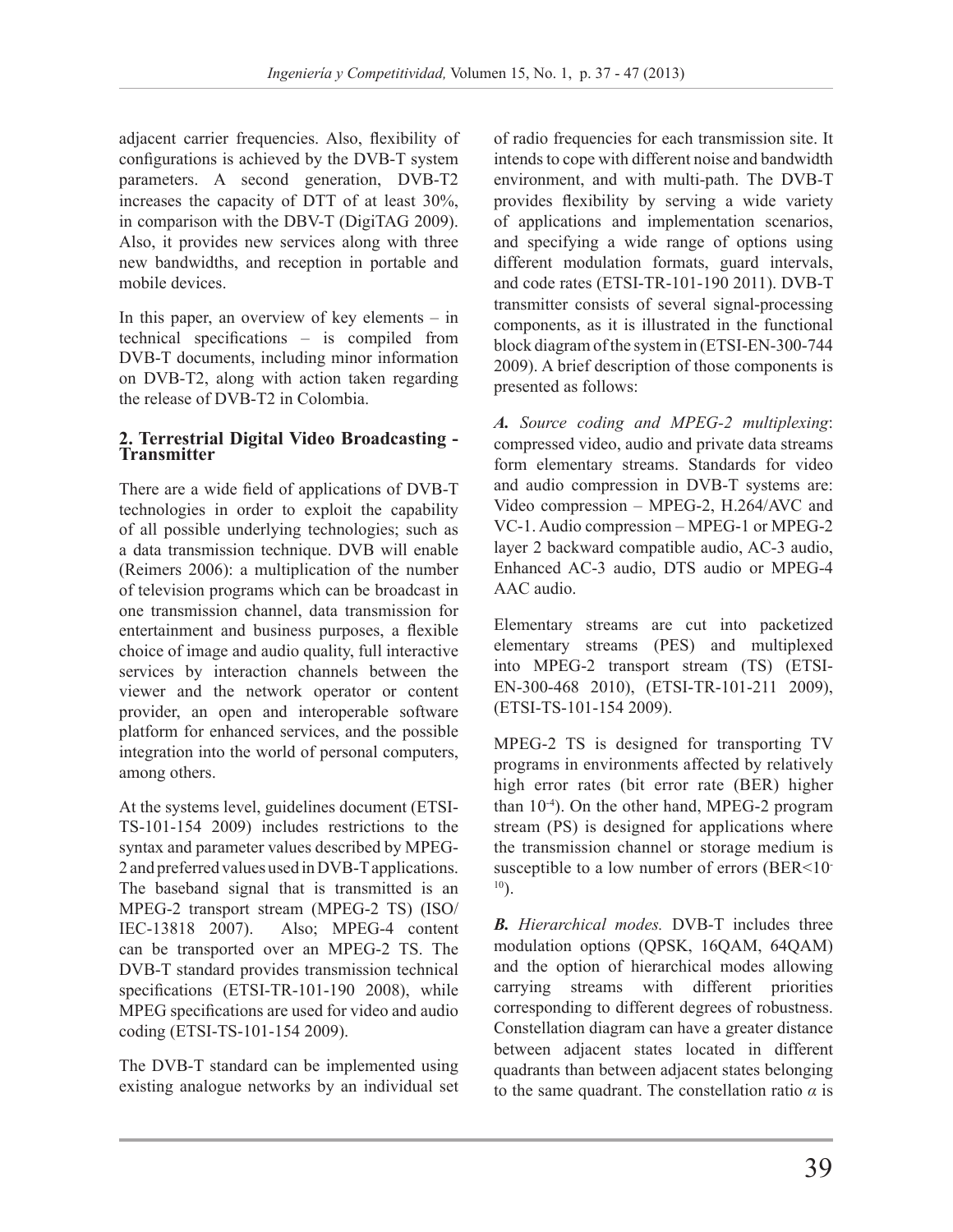used to determine the spacing between the groups of constellation points.  $\alpha$  is the ratio of the spacing between the groups to the spacing between individual points within a group. The permitted values of  $\alpha$  are 1, 2 and 4. Where,  $\alpha$  =1 denotes a constellation as uniform, used in non-hierarchical transmission.

In the hierarchical modulation, two completely separate data streams can be modulated onto a single DVB-T signal. A "High Priority" (HP) stream is embedded within a "Low Priority" (LP) stream. In this case, the two Most Significant Bits (MSB) are used for the robust services, while the remaining bits contain higher bitrates. For instance, the same channel can be broadcasted in SDTV and HDTV and the receiver uses the one depending on receiving conditions.

*C. Transport multiplex adaptation and randomization for energy dispersal*. The system input will be organised in fixed length packets, following the MPEG-2 transport multiplexer. Energy dispersal is undertaken before the correction process for obtaining an evenly distributed energy within the RF channel. The signal is randomised in order to ensure the energy dispersal in the channel and to avoid long series of 0's or 1's. A Pseudo-Random Binary Sequence (PRBS) is used with the generator polynomial  $1+X^{14}+X^{15}$  (ETSI TS 101 154 2009). The PRBS disperses the data but not the sync words  $(0x47)$ of the TS packets. The sync word is the first byte of each TS packet. Energy dispersal ensures a constant average modulator output level.

*D. External encoder (RS encoder).* Forward Error Correction (FEC) is achieved by introducing redundancy to the structure of transport packets. External coding is used to make this possible is the Reed-Solomon type RS  $(204, 188, t = 8)$ . It can correct up to 8 erroneous bytes per packet.

*E. External interleaver (Convolutional Interleaver, I=12)*. Transmission errors corrupt not only a single bit but also many bits following it in the data stream. A convolutional interleaver rearranges the transmitted packets with the

purpose to increase the efficiency of the Reed– Solomon decoding by spreading the burst errors introduced by the channel over a longer time. External interleaver inserts 11 bytes from other TS packets between bytes from the same TS packet (at the input). This allows burst errors of maximum 12x8=96 bytes to be corrected since only eight or fewer errored bytes per TS packet are obtained after the deinterleaver in the DVB receiver/decoder.

*F. Internal encoder (Punctured Convolutional Code).* Internal encoder uses convolutional coding and is a complement to the Reed–Solomon coder and the external interleaver. It is based on a mother convolutional code of rate 1/2 with 64 states. Afterwards, puncturing the output of the convolutional encoder lowers the redundancy of the mother code. System allows code rates of 2/3, 3/4, 5/6 and 7/8, which involves not taking all successive bits of the two X and Y output bitstreams, but only one of the two simultaneous bits with a certain puncturing ratio.

*G. Internal interleaver*. The interleaving process is twofold: bit interleaver and symbol interleaver. Depending on the modulation mode – QPSK, 16QAM or 64QAM – the bit interleaver comprises 2, 4 or 6 paths. An input stream is demultiplexed into *v* sub-streams, where  $v = 2$  for QPSK,  $v = 4$ for 16-QAM, and  $v = 6$  for 64-QAM.

Two modes are defined for the Coded Orthogonal Frequency Division Multiplexing (COFDM) multicarrier method: 2K with 1705 carriers and 8K with 6817 carriers. The purpose of the symbol interleaver is to map *v* bit words onto the useful 1512 (2K mode) or 6048 (8K mode) active carriers per Orthogonal Frequency Division Multiplex (OFDM) symbol. The interleaver output data words are grouped into 12 blocks of 126 bits in 2K mode and in 48 blocks of 126 bits in 8K mode.

The symbol interleaver processes the bit groups to generate COFDM symbols. The symbol interleaver allows insertion of scattered pilots, continual pilots and transmission parameter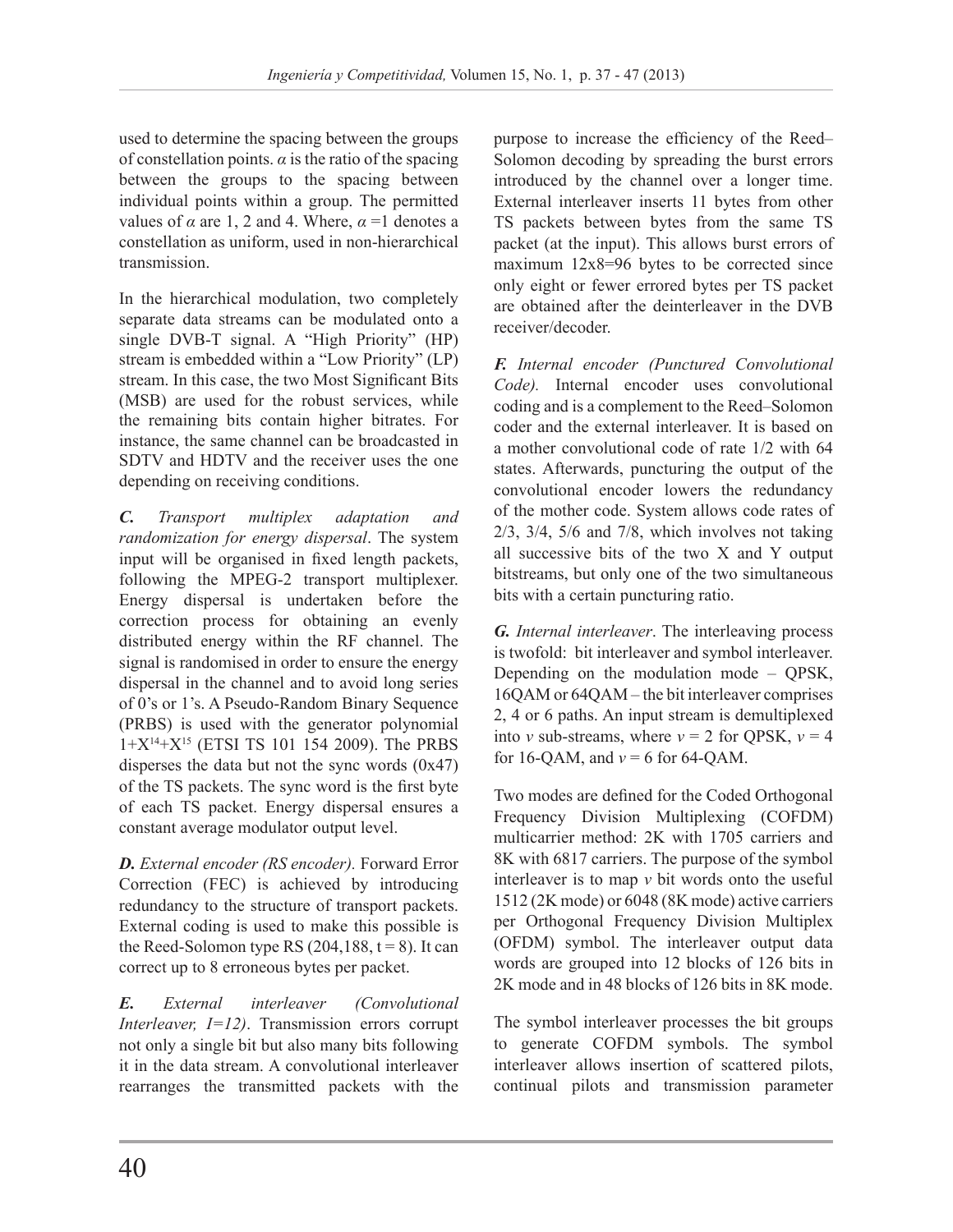signalling (TPS) carriers at defined points of the COFDM symbol.

*H. Mapper (+pilots and Transmission Parameter Signaling (TPS) carriers)*. Using OFDM, a SFN can be implemented in order to achieve a significant degree of spectrum efficiency improvement. Very small transmitters can be used to enhance local coverage. Small "*gap fillers*" may be even used to enhance indoor coverage for DVB-T. All data carriers in one OFDM frame are modulated using QPSK, 16-QAM, 64-QAM, non-uniform 16-QAM or non-uniform 64-QAM constellations. 68 consecutive symbols form one OFDM frame and 4 frames form OFDM superframe. Non-hierarchical transmission uses only uniform constellations. Hierarchical modulation is possible only with 16-QAM or 64-QAM in the DVB-T system and can use all *α*-values (ETSI-EN-302-755 2010). There is a balance between the amount rate at which data can be transmitted and the signal to noise ratio that can be tolerated. The lower order modulation formats, like QPSK, do not transmit data as fast as the higher modulation formats, such as 64QAM, but they can be received when signal strengths are lower.

The continual and scattered pilots are modulated according to a Pseudo-Random Binary Sequence (PRBS) sequence,  $w_k$ , corresponding to their respective carrier index *k*. This sequence also governs the starting phase of the Transmission Parameter Signals (TPS) information. The PRBS is generated according the generator polynomial  $1+X^2+X^{11}$ , initialised at 111111111111. The PRBS is initialised in a way that the first output bit from the PRBS coincides with the first active carrier. A new value is generated by the PRBS on every used carrier (whether or not it is a pilot). The TPS carries convey information on: Modulation type (including *α*-value); Hierarchy information; Guard interval; Inner code rates; Transmission mode (2K or 8K); Frame number in a superframe; and Cell identification.

TPS data is used in special cases – such as: changes in the parameters and resynchronisations – since the receiver has to be able to synchronise,

equalise, and decode the signal to access the information held by the TPS pilots.

*I. OFDM Transmitter and Guard Interval Insertion*. OFDM modulation consists of N orthogonal carriers of duration  $T_0$  (each one is modulated with a conventional modulation scheme like QPSK, n-QAM or n-PSK), with a spacing of  $1/T_0$  between two consecutive carriers. Increasing the number of carriers does not modify the payload bit rate, which remains constant. In DVB-T, OFDM uses 2048 or 8192 carriers (2K and 8K mode). Every OFDM block is extended, prefixing the end of the block to the beginning (cyclic prefix). The cyclic prefix serves as a guard interval and eliminates the intersymbol interference from the previous symbol. Insertion of the guard interval extends symbol duration by 1/4, 1/8, 1/16 or 1/32 to give the total symbol duration  $T<sub>s</sub>$ . In this way, all echoes – caused by multipath reception, reception of other transmitters in the SFN or Doppler effects in mobile reception – have to settle or decay.

### **3. Terrestrial Digital Video Broadcasting - Receiver**

The basic DVB-T modes and parameters important to the inner receiver are specified in ETS-EN-300-744 (2009) and EN-50083-9 (2002). The standard also defines interleaving across subcarriers, the data frame structure, a mechanism for robust signaling of transmission parameters (TPS), and dedicated synchronisation symbols embedded into the OFDM data stream. In addition, the following aspect must be determined (ETSI-TS-102-201 2005): 1) The range of SNR needed for the required outer receiver performance; 2) The upper bound on the additional noise caused by any transmission imperfection; 3) Bounds on the accuracy of parameter estimation, allowed receiver mobility, and the quality of analog components.

A set of minimum requirement specifications for DVB-T set-top-boxes receivers are presented as follows (Meyr, Moeneclaey & Fechtel 1997) (Kerttula & Jäntti 2011) (ETSI-EN-300-472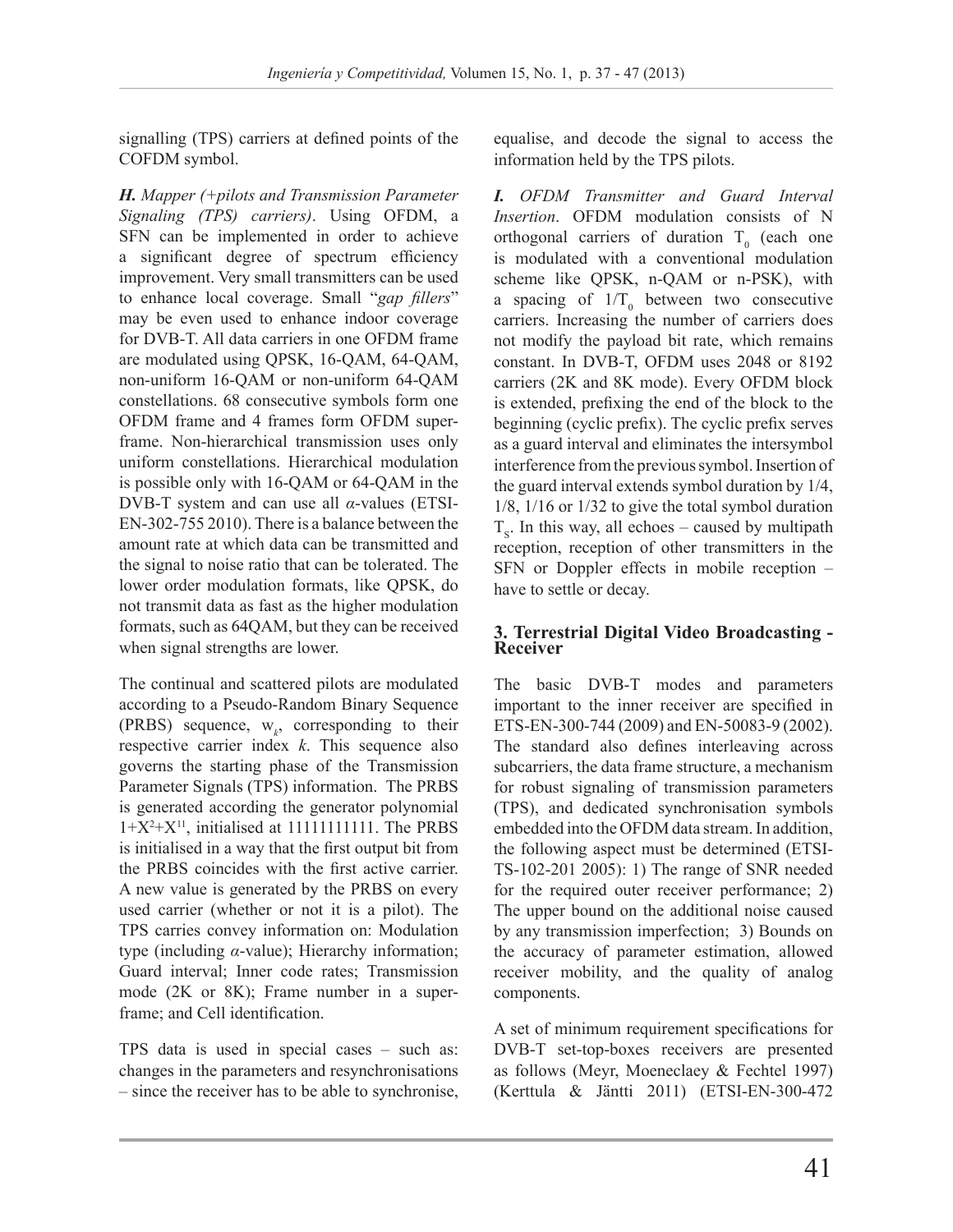2003): a) General RF part: Reception and demodulation of the DVB-T signal transmitted in accordance with ETSI-EN-300-744 (2009); b) Reception mode: Reception of the DVB-T signal in SFN and MFN; c) Frequency bands: Reception of all channels in UHF and VHF; d) Reception combinations and parameters: Transmission mode, COFDM Modulation, Code rate, Guard interval and optional hierarchical mode; e) Echoes: reception of the DVB-T signal in environment with echoes according to ETSI-EN-300-744 (2009); f) Signal level and signal quality: Within the user interface the receiver has to provide the information of signal level and signal quality. The implementation of user interface is responsibility of the producer; g) Input connector: A receiver is required to be at least one tuner input connector in accordance with ETSI-TS-102-201 (2005). The input impedance is required to be 75 Ohm; h) Tuning/Scanning procedures: A receiver is required to – in case of same Transport stream Id and Service Id on two or more different frequencies – save all frequencies, or select the frequency with better signal. Also, a receiver is required to be able to receive and react on tuning parameters in PSI/ SI tables; i) Interfaces for Conditional Access: CIslot is required to comply with EN-50221 (1997); j) MPEG Demultiplexer: A Demultiplexer is required to be compliant to the MPEG-2 transport layer defined in ISO/IEC-13818-1 (2007) and ETSI-TS-101-154 (2009); k) MPEG Video Decoder: The decoder of a receiver is required to fully comply with ISO-IEC-14496-10 (2012) for decoding MPEG-4 AVC, a decoder is required to also comply with ETSI-TS-101-154 (2009) and decoding of MPEG-2 coded signal according to ISO/IEC-13818-2 (2000); l) Service information**:**  A receiver is required to have system software for interpretation and handling of the active service information and control of the local hardware/ software according to ETSI-EN-300-468 (2010) and ETSI-TR-101-211 (2009); m) Teletext: insertion of the Teletext data conform to ISO IEC 62216-1 (2010) and to requirements defined in ETSI-EN-300-706 (2003); n) Subtitling: decoding and displaying DVB subtitle services,

which are transmitted in conformance with ETSI-EN-300-743 (2006), and *o)* Software update through the incoming DVB-T or DVB-T2 signal (DVB-SSU) is specified in ETSI-TS-102-006 (2008).

## **4. The DVB-T/T2 Colombia**

Digital Television has already been deployed in Colombia, and the main competitors in the Colombian market for delivering television are satellite and cable providers. They operate in pay-to-air/satellite mode. Currently, there are 668 RF stations in Colombia from public and private network providers. The Consortium of Private National Channels (*Consorcio de Canales Nacionales Privados* — CCNP), and National Radio and Television of Colombia (*Radio Televisión Nacional de Colombia* — RTVC) are the main network providers. The Colombian *government* authority was the Colombia's National Television Commission (CNTV) – until April 2012. The CNTV decided to adopt the DVB-T standard for digital terrestrial television, using a video coding H.264/MPEG-4 AVC, in August 2008, and defined a transition period of ten years. The digital terrestrial television system adopted in Colombia operates in a free-to-air mode. Moreover, the CNTV was in charge of developing policy frameworks for telecommunications and content distribution due to the globalization and convergence of digital markets for content, information, application and services. The CNTV played a key role in setting minimum quality of service requirements, along with identifying and proposing solutions to any potential market failure in a timely manner (DigiTAG 2009). When Dr. Mauricio Zamudio, representative of the CNTV, visited the Universidad del Valle, on 6 April 2011, he provided detailed information on network and broadcasting service, network provider, channels, and number of stations and percentage of coverage. The official page, *Portal de Televisión Digital Terrestre en Colombia* (TDT) has available interactive information about Colombian states and coverage. In Zamudio´s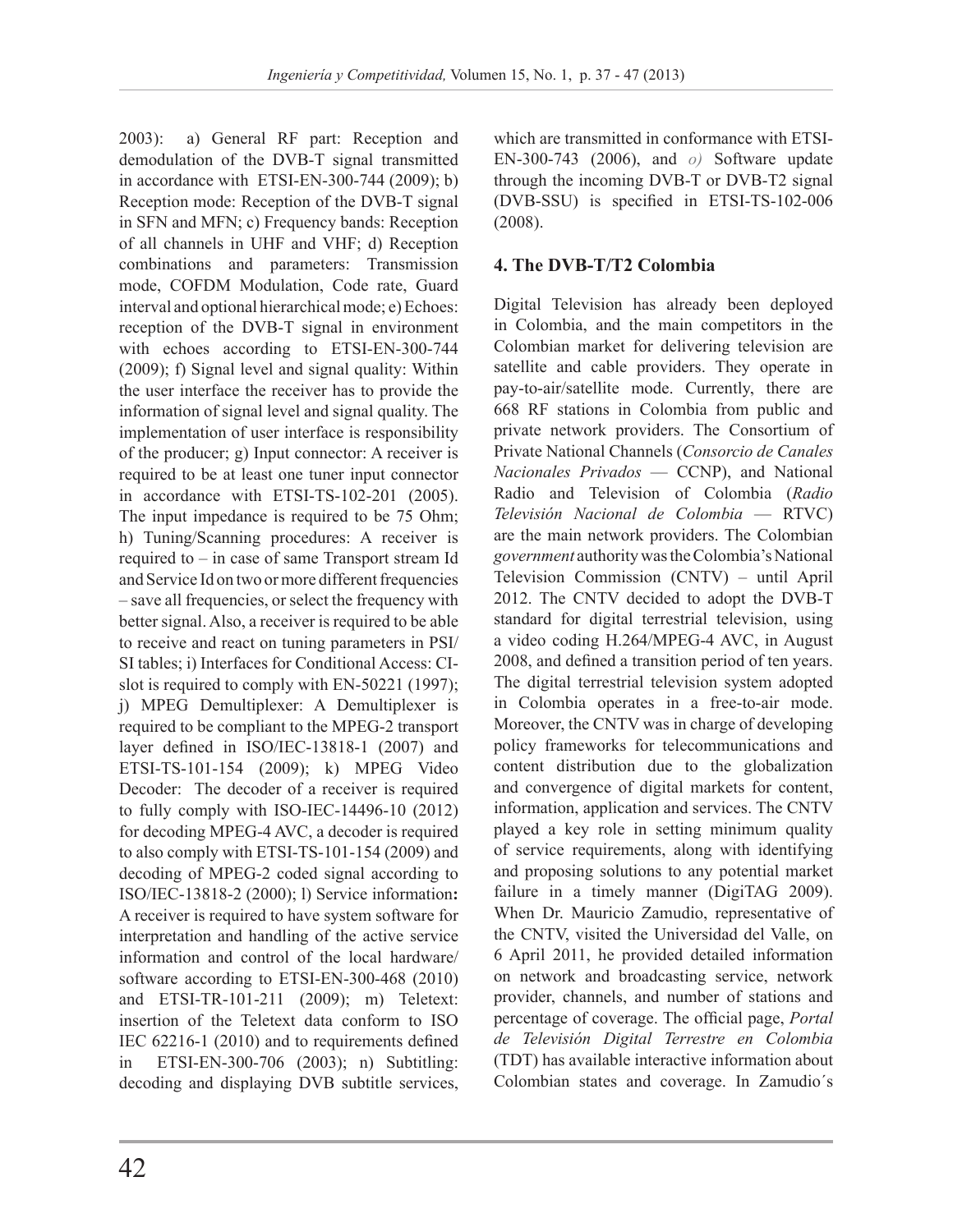presentation on 6 April 2011, the CNTV defined a strategy plan for deploying DVB-T in Colombia based on the following points: a) Communication to users, industry and manufacturers; b) Spectrum Planning; c) New Single Frequency Plan; d) DTTV coverage for national public television; e) Extending coverage of the television signal; f) Minimum technical requirements for TV and decoders; g) Regulation and normativity for open TV operators, and h) European Union Cooperation. Some of the actions taken for addressing the previous points are commented as follows.

#### **4.1. DTTV coverage for national public television**

In Zamudio´s presentation on 6 April 2011, the CNTV assigned to the RTVC the sum of  $$52.320,8$  million Colombian pesos – in 2011 – for increasing power of the 13 principal stations covering Bogota, Barranquilla, Cali and Medellin: Manjui, Calatrava, south of Bogota, Cerro Kennedy Nogales, Padre Amaya, Bello, Itagui, Azalea, Cristo Rey, Terron Colorado, La Popa and Lebrija, in order to extend coverage of the national public TV. The 13 principal stations – covering Bogota, Barranquilla, Cali and Medellin – are listed in Table 1.

## **4.2. Extending coverage of the television signal**

In Zamudio´s presentation on 6 April 2011, the CCNP implemented the expansion plan of coverage with digital transmitters in DVB-T H.264 MPEG-4 part 10, in Table 2. The percentage of population coverage was taken with respect to the coverage of towns with populations larger than 20.000 inhabitants.

Topography features in Colombia, such as the three Andean ranges and the lowlands between them, motivate the use of satellite for extending coverage of the television signal delivering. The RTVC acquired a satellite compression system, which allows carrying analogue channels and digital channels, in the process of implementation of DTT.

#### **4.3. Minimum technical requirements for TV and decoders**

The CNTV has established the minimum requirement for TV and Set-Top Box in order to guarantee the compatibility. Selected requirements and minimum specifications are included in Table 4. Manufacturers can incorporate specifications and applications in addition to the established minimum. Additionally, the Application

*Table 1. Detailed information of principal stations covering Bogota, Barranquilla, Cali and Medellin (In Mauricio Zamudio´s presentation, on 6 April 2011).*

| Zone       | <b>Station Name</b> | No. of Towns | Population<br>(2009) | % Population |  |
|------------|---------------------|--------------|----------------------|--------------|--|
|            | Manjuí              |              | 10.342.213           | 22,73        |  |
| Center     | Calatrava           | 115          |                      |              |  |
|            | Sur de Bogota       |              |                      |              |  |
|            | Centro Kennedy      |              |                      | 8,70         |  |
| North      | Nogales             | 73           | 3.3960.759           |              |  |
|            | La Popa             | 6            | 1.130.638            | 2,48         |  |
|            | La Azalea           |              |                      |              |  |
| South West | Terron Colorado     | 39           | 3.908.650            | 8,59         |  |
|            | Cristo Rey          |              |                      |              |  |
| North East | Lebrija             | 8            | 1.171.704            | 2,57         |  |
|            | Padre Amaya         |              |                      |              |  |
| North West | <b>Bello</b>        | 41           | 3.967.734            | 8,72         |  |
|            | Itagui              |              |                      |              |  |
|            | Total               | 282          | 24.481.698           | 53,78        |  |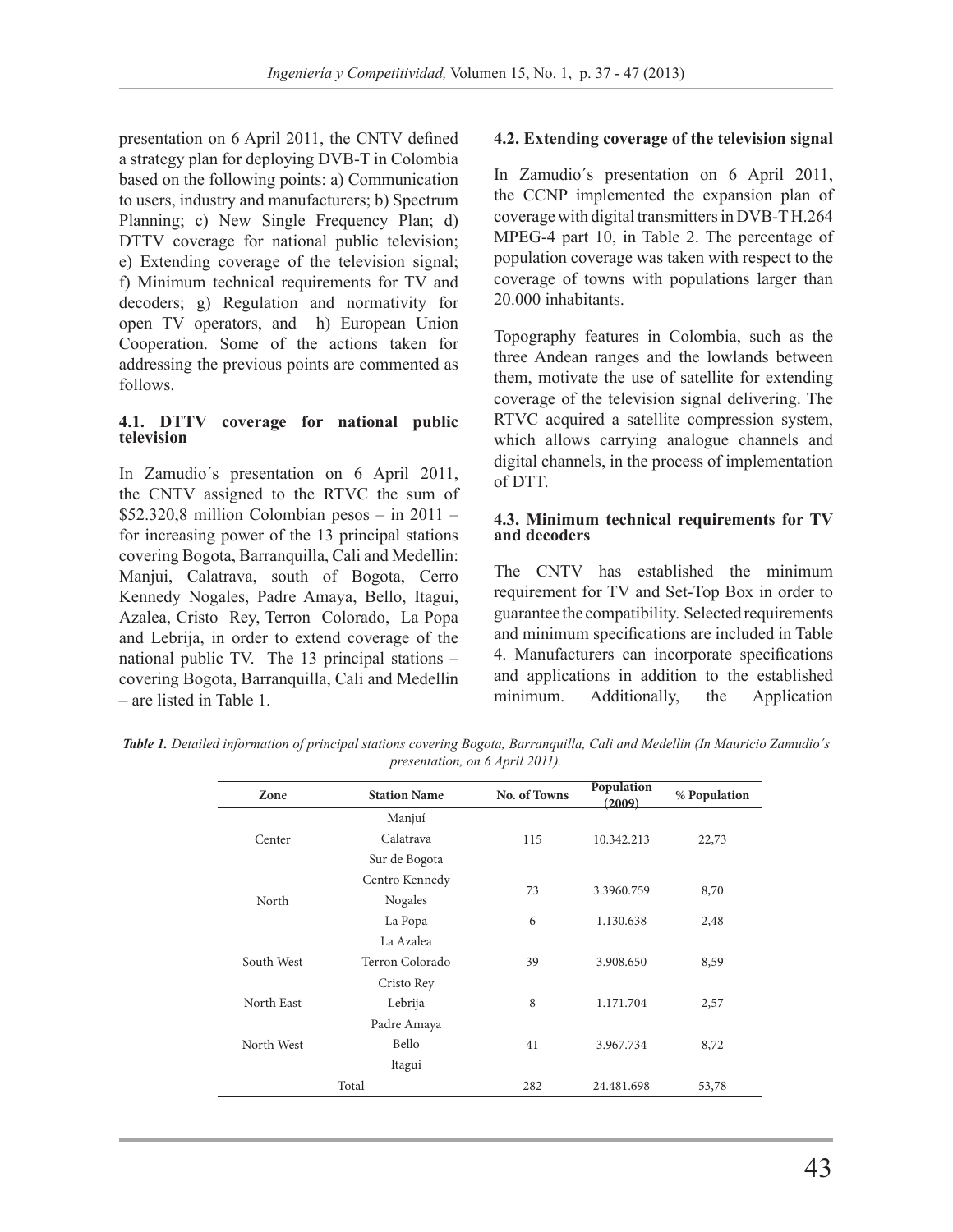Programming Interface (API) is the Multimedia Home Platform (MHP). It makes extensive use of JAVA™. A MHP test suite of software is available from ETSI to assist receiver manufacturers.

## **4.4. Transmission Parameters**

The CNTV has delegated the transmission parameter setting to the RTVC and the CCNP. They have to decide on the test procedures and all aspects of transmission and distribution of the signals including primary distribution networks, transmitters, sharing with existing analogue services and re-broadcast transmitters. On the other hand, manufactures have the minimum requirements for developing software models for front-end receivers and demodulator components. Since January 2010, transmission tests have been carried out in main cities. Digital signal transmissions made in Bogota and Medellin, by the CCNP, are official and are serving the general public. The parameters that are currently being used are those that the operators consider appropriate and desirable for the business model seeking to develop. However, they are free to modify. As a result they can get from initial tests in case there are more favourable alternatives. Henry Giorgi, Assessor at the Subdirection Technical and Operations of the CNTV (Giorgi 2011, personal communication, 3 March), informed about the current transmission parameters, used by the CCNP: Modulation 16 QAM, FEC 3/4 (internal

encoder), guard interval 1/8.

In November 2009, the Colombian Minister of Information Technologies and Communications issued a Resolution making available the 470 - 512 MHz spectrum (channels 14-20) for TV broadcasting, to facilitate the introduction of digital TV.

## **4.4. Adoption of DVB-T2**

Following CNTV recommendation to migrate from the DVB-T standard for digital terrestrial television delivery to the more advanced DVB-T2 standard, the Colombian government has officially adopted DVB-T2 on December 20<sup>th</sup> 2011. Colombia is set to be the first country in Latin America to go on air with a DVB-T2 TV network.

Initially, DTT was planned to broadcast only in Bogotá, Medellín and metropolitan areas. During the year 2011, digital television reached up to 25% of the Colombian population which must be covered nationwide by 2019. Upon introducing DVB-T in 2010, the CCNP – consisting of the private operators Caracol TV and RCN TV – will gradually be updated to DVB-T2 in the coming months to deliver a digital signal to 25% of the population. During the next phase, eight more transmitter stations will be set up in major cities, providing 50% of Colombians with access to the new broadcasting network. This project is

*Table 2. The CCNP's expansion plan of coverage (In Mauricio Zamudio´s presentation, on 6 April 2011).*

|      | Year        | 2009  | 2010   | 2011   | 2012   | 2013   | 2014   | 2015   | 2016   | 2017   | 2018    |
|------|-------------|-------|--------|--------|--------|--------|--------|--------|--------|--------|---------|
| $\%$ | Coverage    | 0,00% | 25,00% | 12,69% | 12,19% | 13,72% | 10,15% | 12,51% | 7,12%  | 5,44%  | 1,18%   |
| %    | Accumulated | 0,00% | 25,00% | 37,69% | 49,88% | 63,60% | 73.75% | 86,26% | 93,38% | 98,82% | 100,00% |

| <b>TWORE</b> 5: BOTHE 6) the requirements for 19 and Set 10p Bow. |                             |                       |                     |                                     |                |                  |  |
|-------------------------------------------------------------------|-----------------------------|-----------------------|---------------------|-------------------------------------|----------------|------------------|--|
| Requirements                                                      | <b>Channel</b><br>bandwidth | Source coding         |                     | <b>RF: VHF</b>                      | <b>RF: UHF</b> | Video<br>refresh |  |
| TV and Set-<br>Top-Box                                            | 6MHz                        | H.264/MPEG-4<br>Video | $MPEG-1/2$<br>Audio | 57-72 MHz; 76-88MHz;<br>174-216 MHz | 470-806 MHz    | 60Hz             |  |

*Table 3. Some of the requirements for TV and Set- Top Box.*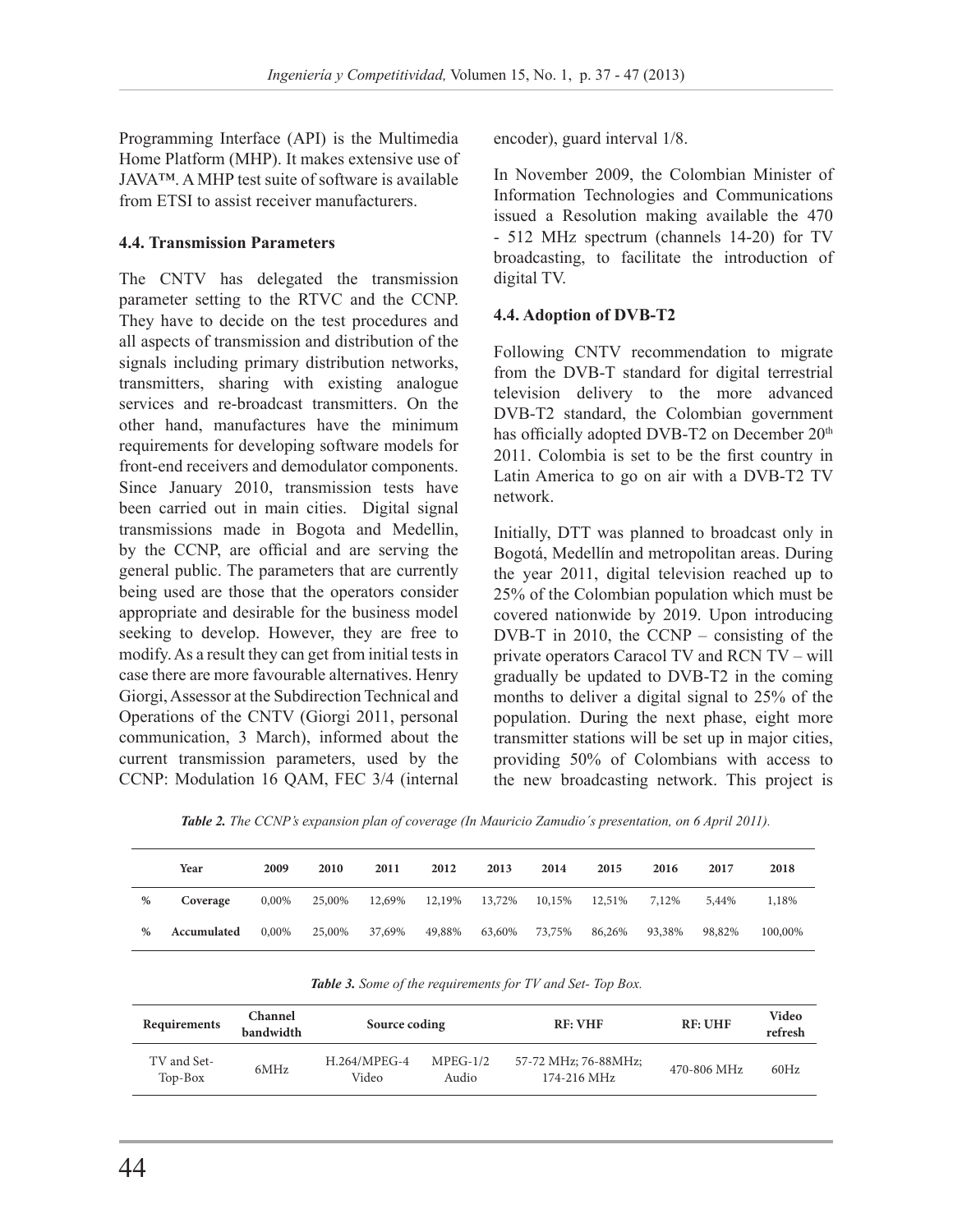scheduled for completion by the end of 2012. Broadcasting is set to begin on January 1, 2013. (Scene eNews 2012).

# **5. Conclusions**

The DVB Project has used and continues to expand extensively on standards from the ISO/IEC JTC MPEG. The DVB-T may be one of the more complex because it was intended to cope with different noise and bandwidth environment, and multi-path. The system has several dimensions of receiver 'agility', where the receiver is required to adapt its decoding according to signalling. The key element is the use of OFDM.

A more flexible and robust digital terrestrial system, DVB-T2 has also recently been developed. DVB-T2 has advantages over DVB-T such as: 30 - 60% more bandwidth enables more HDTV, SDTV and IP services; independent and flexible operation with multiple service providers; mobile (time/frequency sliced) and fixed services in same bandwidth; simple structure with constant coding and modulation for all programs; along with saving spectrum transmitting the same services.

The implementation of the DVB-T2 standard will provide broadcasters not only with the opportunity to deliver existing services using less frequency capacity but also to deliver more services using their existing frequency capacity.

The Multimedia Home Platform (MHP), covers the whole set of technologies that are necessary to implement digital interactive multimedia in the home – including protocols, common API languages, interfaces and recommendations. It makes extensive use of JAVA™. Great attention has been paid to mechanisms for checking whether implementations of MHP in receivers are able to fully and correctly decode MHP broadcasts, and a MHP test suite of software is available from ETSI to assist receiver manufacturers.

Manufacturers have to ensure that their DVB-T2 devices comply with the receiver specifications determined by national administrations and industry groups. However, to be able to benefit from economies of scale, manufacturers will encourage countries to adopt common receiver specifications. This will help to reduce the need to produce different DVB-T2 receivers for each market which can result in an increase in the cost of the receiver.

Viewers may resent the need to purchase new television receiving equipment. Depending on the services launched on the DVB-T2 platform, they may not clearly understand the new service offering nor what equipment is necessary to receive the new service. In the case of a launch of HDTV services, viewers will need a DVB-T2 receiver as well as an HD display which could create some confusion. In addition, the resentment may be exacerbated should viewers have only recently upgraded their television equipment as part of digital switchover. If a new frequency channel is used to launch DVB-T2, it may be necessary for viewers to change or upgrade their aerials. This can be an additional, and unexpected, cost.

# **6. Acknowledgement**

The idea of compiling DVB-T documents sprang in a visit to the Multimedia and Vision Group in the summer 2010. The author wishes to express her gratitude to Prof. Izquierdo, Chair of Multimedia and Computer Vision and head of the Multimedia and Vision Group at Queen Mary, University of London.

# **7. References**

DigiTAG (Digital Terrestrial Television Action Group). (2009) *Understanding DVB-T2*. Viewed in June 2010, <http://www.digitag.org/ DTTResources/DVB-T2\_Handbook.pdf>.

European Standard 1997. Common Interface Specification for Conditional Access and other Digital Video Broadcasting Decoder Applications. DVB / ETSI EN-50221, Comité Européen de Normalisation Électrotechnique, Brussels.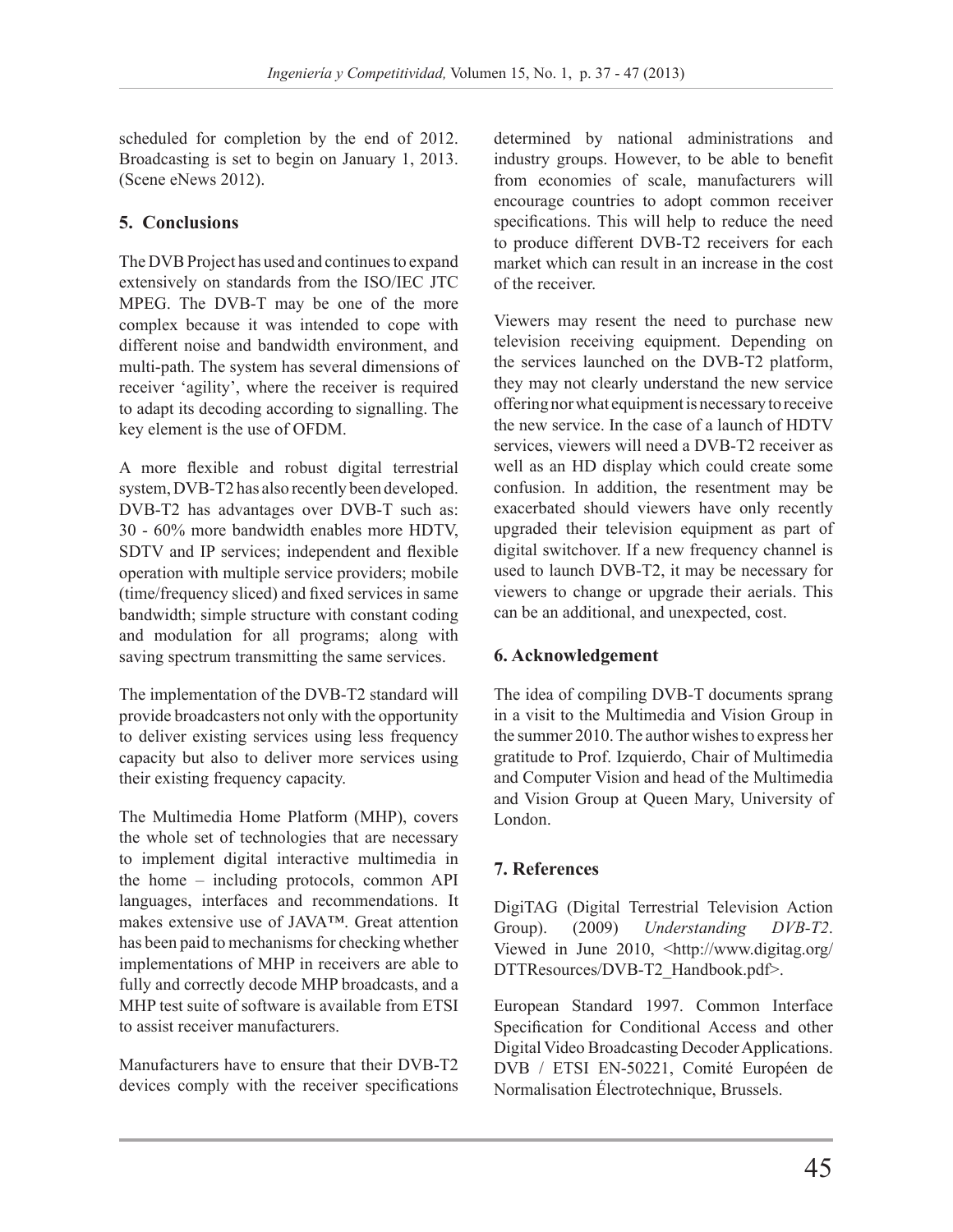European Standard 2002. Cable networks for television signals, sound signals and interactive services. Part 9: Interfaces for CATV/SMATV headends and similar professional equipment for DVB/MPEG-2 transport streams, DVB / ETSI EN 50083-9. Comité Européen de Normalisation Électrotechnique, Brussels.

European Telecommunications Standards Institute 2010. *DVB Specification for Service Information (SI) in DVB systems.* ETSI EN 300 468, European Telecommunications Standards Institute, Geneva.

European Telecommunications Standards Institute 2003. *DVB Specification for conveying ITU-R System B Teletext in DVB bitstreams.* ETSI EN 300 472, European Telecommunications Standards Institute, Geneva.

European Telecommunications Standards Institute 2003. *DVB Enhanced Teletext Specification.* ETSI EN 300 706, European Telecommunications Standards Institute, Geneva.

European Telecommunications Standards Institute 2006. *DVB Subtitling Systems.* ETSI EN 300 743 European Telecommunications Standards Institute, Geneva.

European Telecommunications Standards Institute 2009. *DVB Framing Structure, Channel Coding and Modulation for Digital Terrestrial Televisions*. ETSI EN 300 744 European Telecommunications Standards Institute, Geneva.

European Telecommunications Standards Institute 2010. *Digital Video Broadcasting (DVB); Frame structure channel coding and modulation for a second generation digital terrestrial television broadcasting system (DVB-T2)*. ETSI EN 302 755 European Telecommunications Standards Institute, Geneva.

European Telecommunications Standards Institute 2011. *DVB Implementation guidelines for DVB terrestrial services; Transmission aspects*. ETSI TR 101 190 European Telecommunications Standards Institute, Geneva.

European Telecommunications Standards Institute 2009. *DVB Guidelines on implementation and usage of Service Information (SI)*. ETSI TR 101 211 European Telecommunications Standards Institute, Geneva.

European Telecommunications Standards Institute 2009. *DVB Specification for the use of Video and Audio Coding in Broadcasting Applications based on the MPEG-2 Transport Stream*. ETSI TS 101 154 European Telecommunications Standards Institute, Geneva.

European Telecommunications Standards Institute 2004*. DVB mega-frame for single frequency network (SFN) synchronisation*. ETSI TS 101 191 European Telecommunications Standards Institute, Geneva.

European Telecommunications Standards Institute 2008. *DVB Specification for System Software Update in DVB.* ETSI TS 102 006 European Telecommunications Standards Institute, Geneva. European Telecommunications Standards Institute 2005. Interfaces for DVB Integrated Receiver Decoder (DVB-IRD). ETSI TS 102 201 European Telecommunications Standards Institute, Geneva.

International Electrotechnical Commission 2010. *Digital terrestrial Television Receivers for the DVB-T System – Baseline Receiver Specification.* ISO IEC 62216-1 International Organization for Standardization by the International Electrotechnical Commission, Geneva.

International Electrotechnical Commission 2012. Information technology – Coding of audio visual objects – Part 10. Advance Video Coding. ISO IEC 14496-10 International Organization for Standardization by the International Electrotechnical Commission, Geneva.

International Electrotechnical Commission 2007. *Information technology – Generic coding of moving pictures and associated audio information: Systems.* ISO/IEC 13818-1 International Organization for Standardization by the International Electrotechnical Commission, Geneva.